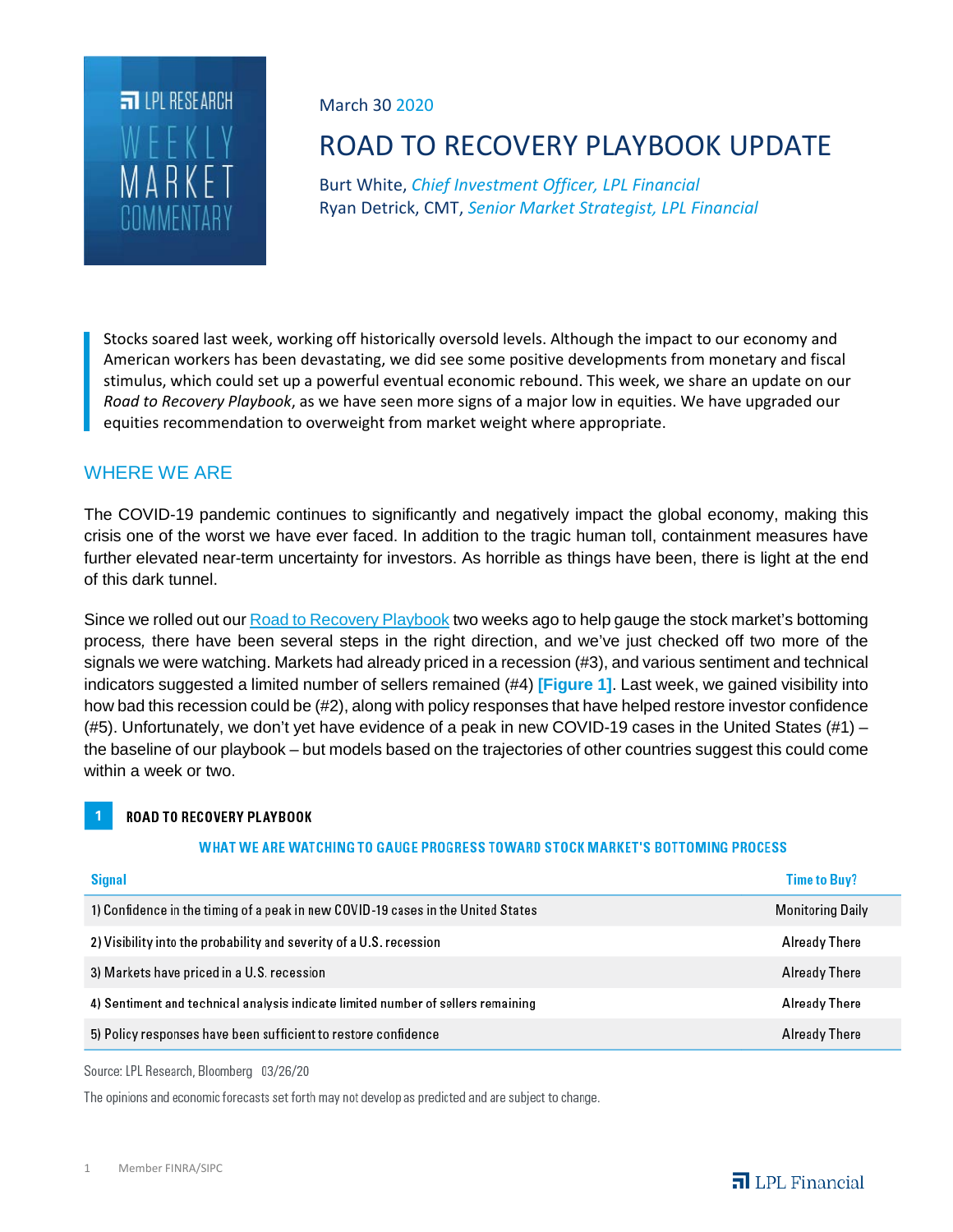## RECESSION ARRIVES

Although a few weeks ago it appeared we could avoid a recession, the economic data last week unfortunately confirmed a significant contraction in the US economy, allowing us to check off #2 in our *Playbook.*

Jobless claims saw a historic spike, as 3.3 million people filed new claims for unemployment benefits in the week ending March 21, almost five times the previous all-time high of 695,000 set in 1982. This is devastating for so many Americans, and unfortunately, we don't see this trend changing anytime soon **[Figure 2]**.

Although the number of new claims is extraordinary, it wasn't entirely unexpected. The United States and countries across the globe have shut down entire segments of their economies in an effort to delay or mitigate the impact of the COVID-19 pandemic. Many of the jobs most impacted by social-distancing measures, such as cashiers, restaurant workers, and hotel staff, are in the services sector, which now makes up about 80% of US jobs.

Jobs are likely to return quickly once the economy gets going again, but we know the timing of that is uncertain. Until then, backstops from federal programs and support for businesses to help minimize further layoffs will be essential for millions of Americans.

Further proof of how quickly the services sector has been impacted came from Markit's US services flash Purchasing Manager's Index (PMI) in March, which fell a record 10.3 points to 39.1, the largest contraction since the data series started in October 2009. Not surprisingly, travel, tourism, and other consumer industries were most impacted.

Importantly, economic data is backward looking and slow moving, while our economic reality has been changing at an unprecedented pace. The bottom line is that we have clarity we are indeed in a recession, and the near-term impact will be severe.

#### NEW CLAIMS FOR UNEMPLOYMENT ARE OFF THE CHARTS  $\overline{2}$

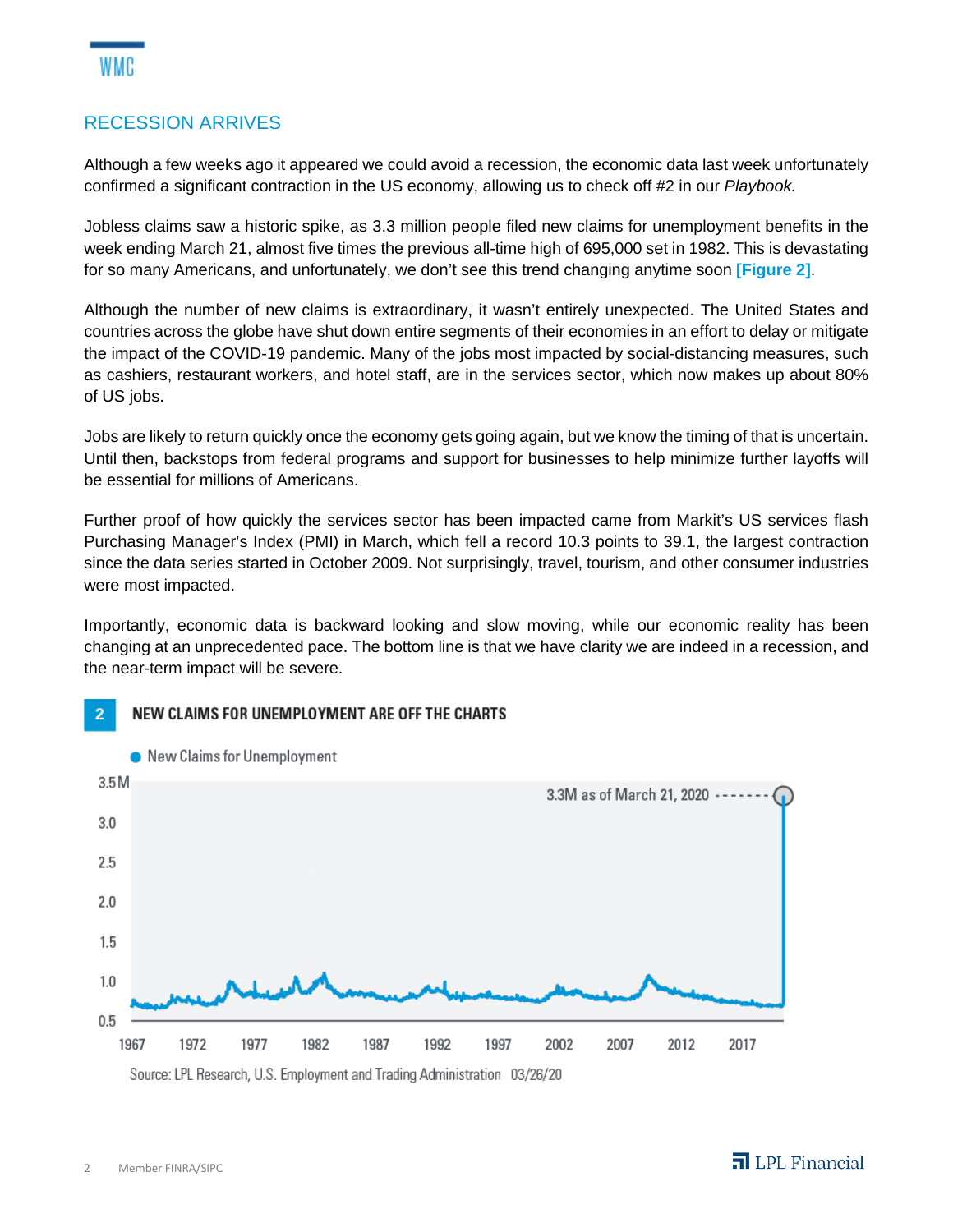## POLICY RESPONSE HAS BEEN MASSIVE

The roughly \$2 trillion fiscal plan stimulus package was approved by both the Senate and the House and was signed by President Trump. This allows us to check off signal #5 in our Playbook.

Some of the highlights of the fiscal plan include direct payments of \$1,200 per taxpayer (phasing out on higher incomes) and \$500 per child. These payments are expected to begin within weeks, helping those impacted by the layoffs. Additionally, the Federal Reserve (Fed) is setting aside \$425 billion to leverage into loans to distressed companies and another \$75 billion for some of the hardest-hit industries. The historic package also extends unemployment benefits, delays the April 15 tax deadline by three months, aids the stressed healthcare system, and helps plug budget gaps for state and local governments.

Turning to monetary policy, the Fed has gone all in to provide a backstop to limit the economic fallout. They've dusted off many parts of their 2008–09 financial crisis playbook, but they've also brought out some new crisisfighting tools. Besides cutting interest rates back to zero, they announced open-ended asset purchases, or quantitative easing, which is being dubbed "QE infinity."

Along with buying US Treasuries and mortgage-back securities (MBS), the Fed is now purchasing corporate debt, including bonds packaged in exchange-traded funds, and commercial MBS to help mitigate disruptions and establish free flow of credit to consumers, businesses, and state and local governments. Other historic moves include short-term loans to push cash into money markets, unprecedented bridge loans to large companies, a Main Street lending program, loans to municipalities, a commercial paper funding program, and multiple other programs.

This combination of monetary and fiscal policy is unpreceded. Although it won't help all of the immediate needs of Americans most impacted by this horrible pandemic, it will help cushion the blow for many. But the real benefit may not be seen until the second half of this year, after the virus has most likely been contained and growth comes back.

#### OUR TAKE

Although we don't have clear sight into a peak in the number of COVID-19 cases yet, we do see enough evidence that suitable investors, where appropriate, may want to consider adding equities.

We believe stock prices have fallen to levels we would consider very attractive based on our assessment of intermediate-term economic and market fundamentals. For this reason, we have upgraded our equities recommendation in suitable strategies to overweight from market weight, as we continue to follow our [Road](https://lplfinancial.webex.com/webappng/sites/lplfinancial/meeting/info/bd87c5bbe2c543a79c5a7b1e9b8196d7?siteurl=lplfinancial&MTID=m7a3f3bd95313080ba94a14da541c04d2&meetingAuthToken=QUhTSwAAAARAD6%2B8yyoHQlm3s%2B7NRpBC6FaxLJM%2BMhhKLQPImhh00P1ThoCixJ2MsH7hLM%2BZ6gXmX7eq6wM4wJyF4yPvSiD%2BQwmTga0iz%2BZDpArHJK5IFdpuL66fBvl6bh%2BYzqZCKeswC%2FWa629StCLNBr5tEJ29bhMWYS%2FovqDwti45SYaL9rPHL2QPBChxDJufkj2PFBHhRT9%2BoJyffdJzPHJ1jSVmMuGaWhtEhqiDOjK5rtPiyg%3D%3Dhttps://www.lpl.com/news-media/research-insights/weekly-market-commentary/road-to-recovery-playbook.html)  [to Recovery Playbook](https://lplfinancial.webex.com/webappng/sites/lplfinancial/meeting/info/bd87c5bbe2c543a79c5a7b1e9b8196d7?siteurl=lplfinancial&MTID=m7a3f3bd95313080ba94a14da541c04d2&meetingAuthToken=QUhTSwAAAARAD6%2B8yyoHQlm3s%2B7NRpBC6FaxLJM%2BMhhKLQPImhh00P1ThoCixJ2MsH7hLM%2BZ6gXmX7eq6wM4wJyF4yPvSiD%2BQwmTga0iz%2BZDpArHJK5IFdpuL66fBvl6bh%2BYzqZCKeswC%2FWa629StCLNBr5tEJ29bhMWYS%2FovqDwti45SYaL9rPHL2QPBChxDJufkj2PFBHhRT9%2BoJyffdJzPHJ1jSVmMuGaWhtEhqiDOjK5rtPiyg%3D%3Dhttps://www.lpl.com/news-media/research-insights/weekly-market-commentary/road-to-recovery-playbook.html) to gauge progress on the market's bottoming process.

We will continue to keep you updated on our views on the economy and markets as this challenging situation develops. Everyone stay well.